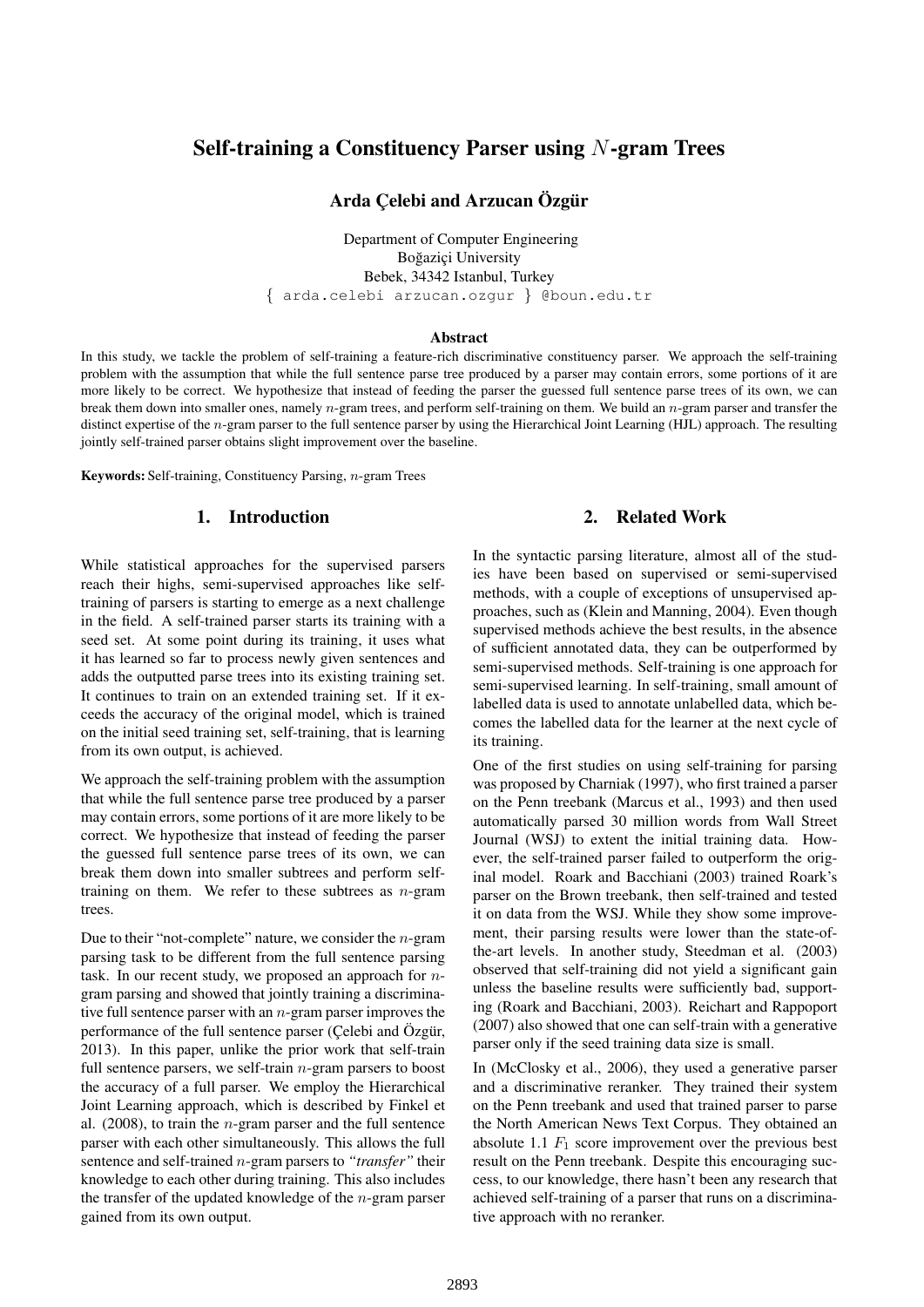

Figure 1: Sample 4-gram tree extracted from a full parse tree.

### 3. Background

In this section, we briefly describe the model behind our discriminative constituency parser, the concept of  $n$ -gram parsing, and our approach for combining full and  $n$ -gram parsers using hierarchical joint learning.

#### 3.1. Discriminative Constituency Parsing

Proposed by Lafferty et al. (2001), Conditional Random Fields (CRFs) is a discriminative model which directly optimizes the conditional likelihood of an unobserved variable given the observed data. Discriminative parsers maximize the conditional likelihood of the parse tree given the sentence, that is  $P(t | s; \theta)$ .

$$
P(t|s; \theta) = \frac{1}{\mathcal{Z}_s} \prod_{r \in t} \phi(r|s; \theta)
$$
 (1)

Equation 1 describes how to calculate the conditional likelihood of a parse tree  $t$  given sentence  $s$ . In this equation, CRF-based context-free grammar (CRF-CFG) is represented with local clique potentials  $\phi(r|s;\theta)$ , where r is one-level subtree of a parse tree t and  $\mathcal{Z}_s$  is the partition function. The partition function is calculated over all possible parse trees  $\tau(s)$  for a given sentence and then used to normalize the probabilities in Equation 1.

$$
\mathcal{Z}_s = \sum_{t \in \tau(s)} \prod_{r \in t} \phi(r|s; \theta)
$$
 (2)

$$
\phi(r|s; \theta) = exp \sum_{i} \theta_i f_i(r, s)
$$
 (3)

Local clique potentials are used to score rules in the Inside-Outside algorithm. Their values are not probabilities but non-negative numbers calculated by taking the exponent of the dot product of the feature vector  $f(r, s)$  and parameter vector  $\theta$ . The feature  $f_i(r, s)$  is an indicator function that tells whether feature  $i$  is active for given rule  $r$  and sentence s.

$$
\mathcal{L}(\mathcal{D}; \theta) = \sum_{(t,s) \in \mathcal{D}} \left( \sum_{r \in t} \langle f(r,s), \theta \rangle - \log Z_{s, \theta} \right) - \sum_{i} \frac{\theta_i^2}{2\sigma^2} \tag{4}
$$

Given a set of training examples, the goal is to choose the parameter values  $\theta$  such that the conditional log likelihood of these examples, i.e., the objective function  $\mathcal L$  given in Equation 4, is minimized. In this paper, we use the same implementation and features described in (Celebi and  $Oz$ gür, 2013).

#### 3.2. n-gram Parsing

n-gram parsing refers to the process of predicting the syntactic structure that covers  $n$  consecutive words in a sentence. This structure is called an  $n$ -gram tree. A sample 4gram tree extracted from a complete parse tree is shown in Figure 1. In order to fit lengthwise, cutting the left or right hand-side of some constituents might be required, while extracting the subtree covering the consecutive words. That cut may sometimes remove the head of the constituent. The requirement during this extraction is to make sure that every syntactic constituent in the extracted  $n$ -gram tree keeps its head in the process. We apply this constraint in order to make sure that every  $n$ -gram tree is generatively accurate, following the head-driven constituency production process of Michael Collins (Collins, 1999). Thus, n-gram trees are linguistically motivated. The complete  $n$ -gram extraction algorithm is given in our previous work (Celebi and Özgür, 2013). Compared to the complete parse trees,  $n$ -gram trees are smaller parse trees with one distinction. That is, they may include constituents that are trimmed from one or both sides in order to fit the constituent lengthwise within the borders of the n-gram. Such constituents are still accepted in our model but considered incomplete, and denoted with the -INC functional tag. Figure 1 includes an example of an incomplete prepositional phrase denoted with PP-INC.

n-gram parsing is fundamentally no different than the conventional parsing of a complete sentence. However, ngrams, especially the short ones, may have no meanings on their own or can be ambiguous due to the absence of the surrounding context. Even though the relatively smaller size of n-gram trees makes it easier and faster to train on them, their incomplete and ambiguous nature makes the  $n$ -gram parsing task difficult. Despite all, n-gram parsing can still be useful for the actual full sentence parser, just like the partial parsing of a sentence used for bootstrapping (Abney, 1999). In (Çelebi and Özgür, 2013), we analyze  $3$ to 9-gram parsing and investigate how an  $n$ -gram parser helps the full sentence parser when they are jointly trained together. Our results showed that  $n$ -gram parsing can improve full sentence parsing results.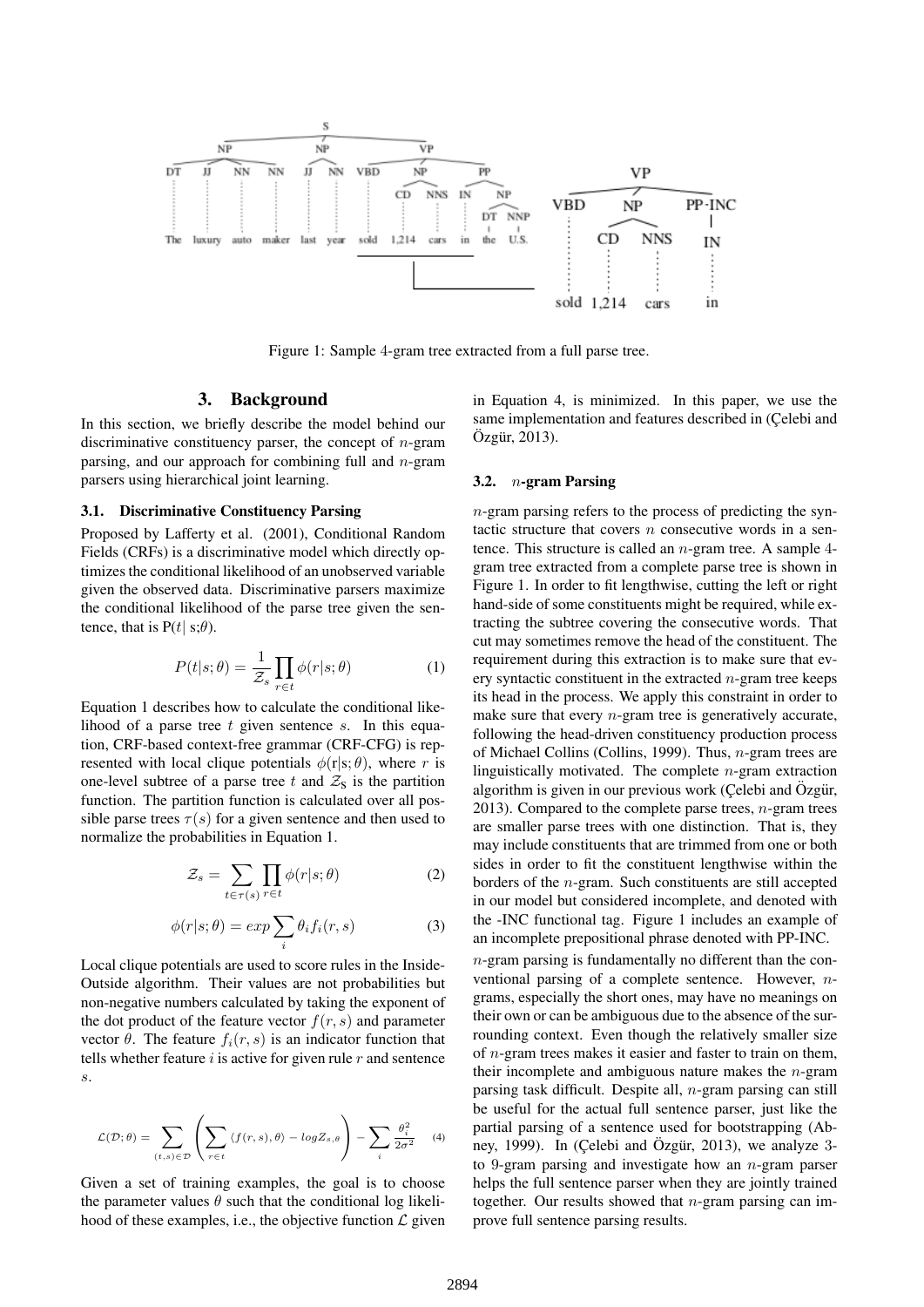#### 3.3. Hierarchical Joint Learning

We use an instance of the multi-task learning setup called the Hierarchical Joint Learning (HJL) approach introduced in (Finkel and Manning, 2010). HJL enables multiple models to learn more about their tasks due to the commonality among the tasks. By using HJL, we expect the  $n$ -gram parser to help the full parser in cases where the  $n$ -gram parser is better.

As described in (Finkel and Manning, 2010), the HJL setup connects all the base models with a top prior, which is set to zero-mean Gaussian in our experiments. All the shared parameters between the base models are connected to each other through this prior. The only requirement for HJL is that the base models need to have some common features in addition to the set of features specific to each task. As both parsers employ the same set of feature templates, they have common features through which HJL can operate.

$$
\frac{\partial \mathcal{L}_{hier}(\mathcal{D}; \theta)}{\partial \theta_{m,i}} = \frac{\partial \mathcal{L}_{hier}(\mathcal{D}_m, \theta_m)}{\partial \theta_{m,i}} - \frac{\theta_{m,i} - \theta_{*,i}}{\sigma_d^2} \tag{5}
$$

The parameter values for the shared features are updated by incorporating the top model feature  $\theta_{*,i}$  into the parameter update function as in Equation 5. The first term is the partial derivative of Equation 4 with respect to the model parameter  $\theta_{m,i}$ . The second term ensures that the base model m is not getting apart from the top model by taking the difference between the top model and the corresponding shared parameter value. The variance  $\sigma_d^2$  is a parameter to tune this relation.

$$
\frac{\partial \mathcal{L}_{hier}(\mathcal{D}; \theta)}{\partial \theta_{*,i}} = \left(\sum_{m \in \mathcal{M}} \frac{\theta_{*,i} - \theta_{m,i}}{\sigma_m^2}\right) - \frac{\theta_{*,i}}{\sigma_*^2} \tag{6}
$$

Equation 6 shows that updates for the top model parameter values are calculated by summing the parameter value differences divided by the base model variance  $\sigma_m^2$ , and then by subtracting the regularization term to prevent overfitting. As in Equation 5, taking the difference of model parameters keeps the top model and base model close to each other.

#### 4. Self-training with  $n$ -gram trees

In this paper, we extend the setup of (Çelebi and Özgür, 2013) where we jointly train a full sentence parser with an  $n$ -gram parser. We start with training  $n$ -gram and full models for  $N$  iterations until pausing the system and using the full sentence parser to parse new sentences. Then, we extract  $K$  *n*-gram trees from the outputted parse trees and add them to the existing training data set of the  $n$ -gram parser. The number of parsed sentences depends on how many  $n$ gram trees are required as new additions to the training set of the *n*-gram model. As the training data set of the *n*-gram parser expands, the n-gram model starts to have more influence on the full model as they have more data compared to the beginning. After the  $n$ -gram training sets are expanded with guessed *n*-grams, training continues for  $M$  more iterations. At the end, we retain the parameter values of the full parser and evaluate it on the development and test sets of the Penn treebank.

We investigate three methods for choosing the  $n$ -gram trees for self-training. First method chooses  $K$  *n*-gram trees randomly. In case of the second method, it chooses the top K n-gram trees based on their confidence (model) scores assigned by the trained  $n$ -gram parser model. In (Çelebi and  $Oz$ gür, 2013) we showed that the NP, VP, PP and ADJP constituents help most when the full sentence parser and the n-gram parser are jointly trained. Therefore, the third method uses the  $n$ -gram trees which include only NP, VP, PP and ADJP constituents.

#### 5. Experiments

### 5.1. Data

We use the Penn treebank (PTB) (Marcus et al., 1993) for training and testing. It contains approximately 40K sentences of manually annotated sentences from the WSJ. Among its 23 sections, we use 23rd and 22nd sections for development and testing, respectively and the rest is used for training. Due to performance issues with long sentences at training, we use only those sentences with no more than 15 words (WSJ15), which includes 9753 training and 603 test sentences.

The sentences that we use for self-training come from the Reuters RCV1 corpus, which is chosen due to its contentwise similarity to PTB. It contains newswire articles about finance and economy. As in the case of training data, for self-training data, we pick sentences no longer than 15 words and no shorter than 3 words. While selecting, we also make sure that each contains no more than one unknown word that doesn't occur in PTB.

#### 5.2. Baseline

When we run our baseline full sentence parser on WSJ15, it achieves an  $F_1$  score of 90.2% on the development set and 88.3% on the test set. These are taken with the same parameter settings from (Çelebi and Özgür, 2013) with one improvement, that is the tag dictionary built from the development set of the PTB. However, in order to see the benefit of self-training, we need to compare it with respect to the full parser that is jointly trained with the  $n$ -gram parser that uses the seed  $n$ -gram training set. In Table 3.3., this parser is denoted as BF and the  $F_1$  scores given under the "1K+0K" and "3K+0K" columns are our actual baseline scores. These are the cases where the  $n$ -gram training set is not expanded by its own output, denoted by +0K. When we use only seed *n*-gram training data (1K or 3K),  $F_1$  score on the test set varies between 88.7 and 89.0, which is higher than our stand-alone parser's test score.

#### 5.3. Self-training Results

Table 3.3. shows the results for the jointly self-trained full sentence parser with different *n*-gram models from 3 to 6. Our runs show that choosing the initial training iteration count  $N=3$  and the self-training iteration count  $M=17$  give the best results, making the total iteration count 20. The caption of the columns indicate the size of the seed  $n$ -gram training set and the number of  $n$ -grams added to expand the training set for self-training. For example, "1K+3K" means that the seed training set consists of  $1000 n$ -grams and this